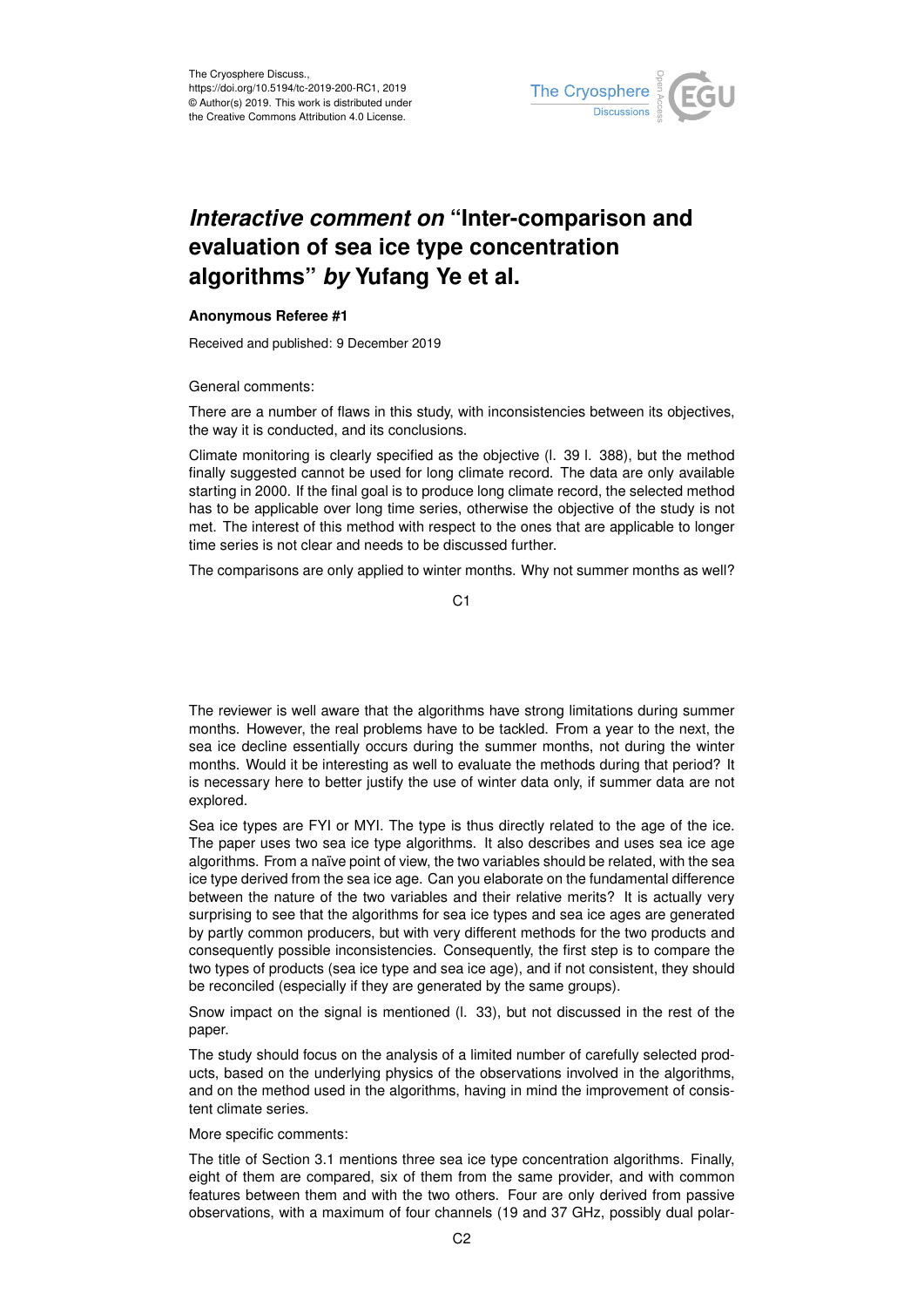izations) at 25 km resolution. The four others are also using active microwaves, and they benefit from a twice better spatial resolution. Note that it is not clear if it is the spatial resolution of the product that is mentioned or its sampling. Any possibility to limit the number of products for comparisons, based on the physics of the observations? From the six products provided by ECICE, which ones are recommended by the provider? I would understand the comparisons of products with rather different passive microwave observations, with lower frequencies for instance. But here it is just the comparison of different ways of combining passive microwaves that have been around for several decades (starting in the 80s). In addition, the fundamental differences between the C and Ku bands of ASCAT and QSCAT is not discussed much, as well as their differences in terms of incidence angles or polarizations. These are real issues when building climate series. Similar comments apply to the sea ice age algorithms and sea ice type algorithms, with a lack of explanation of their differences in terms of physics.

The tie points (section 3.2) are estimated on data covering almost all year. Why not extending them to the year for the derivation of a MYI product applicable to the full year? Would it be possible to analyze the seasonality of the responses on Figure 3? That could justify the use of winter months only. It would be also very informative to present similar results for the ASCAT and QSCQT backscattering parameters (same as Figure 3, with addition of information on the seasonal cycle).

Figure 4 raises some questions. It seems that, regardless of the SIA product (SICCI or NSIDC), the extent of the multi-year ice steadily declines during the winter (ice with age > 1yr). I would expect it to decrease during the summer, but not during the winter months. If one makes the fair assumption that the sea ice does not melt during the first part of the winter, it means that the multi-year ice is transformed in FYI during the winter? That would be an interesting rejuvenating process! In the ECICE products, this is not observed: in general, MYI is stable or slightly increases during the first part of the winter, as expectation. The behavior of the SIAs seems very questionable and

C3

should be commented. Still on Figure 4, from April 2016 to October 2016, the MYI extent from SICCI-SIA is constant: this should mean that all the FYI melted during that summer. Is that confirmed by other observations? Note that the NSIDC-SIA product does not observe it and there is a ratio of ∼1.6 between the two SIA estimates for that month, raising doubts again on the SIA products. These key aspects have to be clarified before any quantitative analysis of the differences between the ECICE and the SIA in 4.1.1.

As already said, comparison between the SIT and SIA have to be performed before other comparisons, as these products are both related to the ice age. Figures 6-7 actually provide an indirect comparison of the two SIT products. It would be much more efficient and clearer to directly compare the two SITs. The conclusion from the comparisons between the SIT and the SITC that the ECICE QSCAT are the best SITC product is very surprising and not convincing (l. 244 and following). The 'validation' with the tie point is not more convincing. The ECICE QSCAT 1 and QSCAT 2 products provide rather different results, especially at the beginning of the winter season (Figures 6-8-9). If it was the addition of the QSCAT that was beneficial to the retrieval, more stable results would be expected between QSCAT 1 and QSCAT 2. The spatial resolution issue is never discussed in the analysis, but all the ECICE products with QCSQT and ASCAT have twice the spatial resolution of the purely passive microwave products. That can clearly help the comparison with other products. Second the ECICE QSCAT 2 is the only product without the 19 GHz channel (19GHz has twice worse spatial resolution than the 37 GHz channels). That can help improve the final spatial resolution of the product for comparison with other parameters. All these factors can play a role in the differences between the algorithms, and should be discussed. Note that the notion of spatial resolution in this paper is very unclear, as it is likely closer to the spatial sampling of the data.

The validation with the SAR data could be very interesting. However, it is not quantified and only based on the qualitative examination of SAR images, without much informa